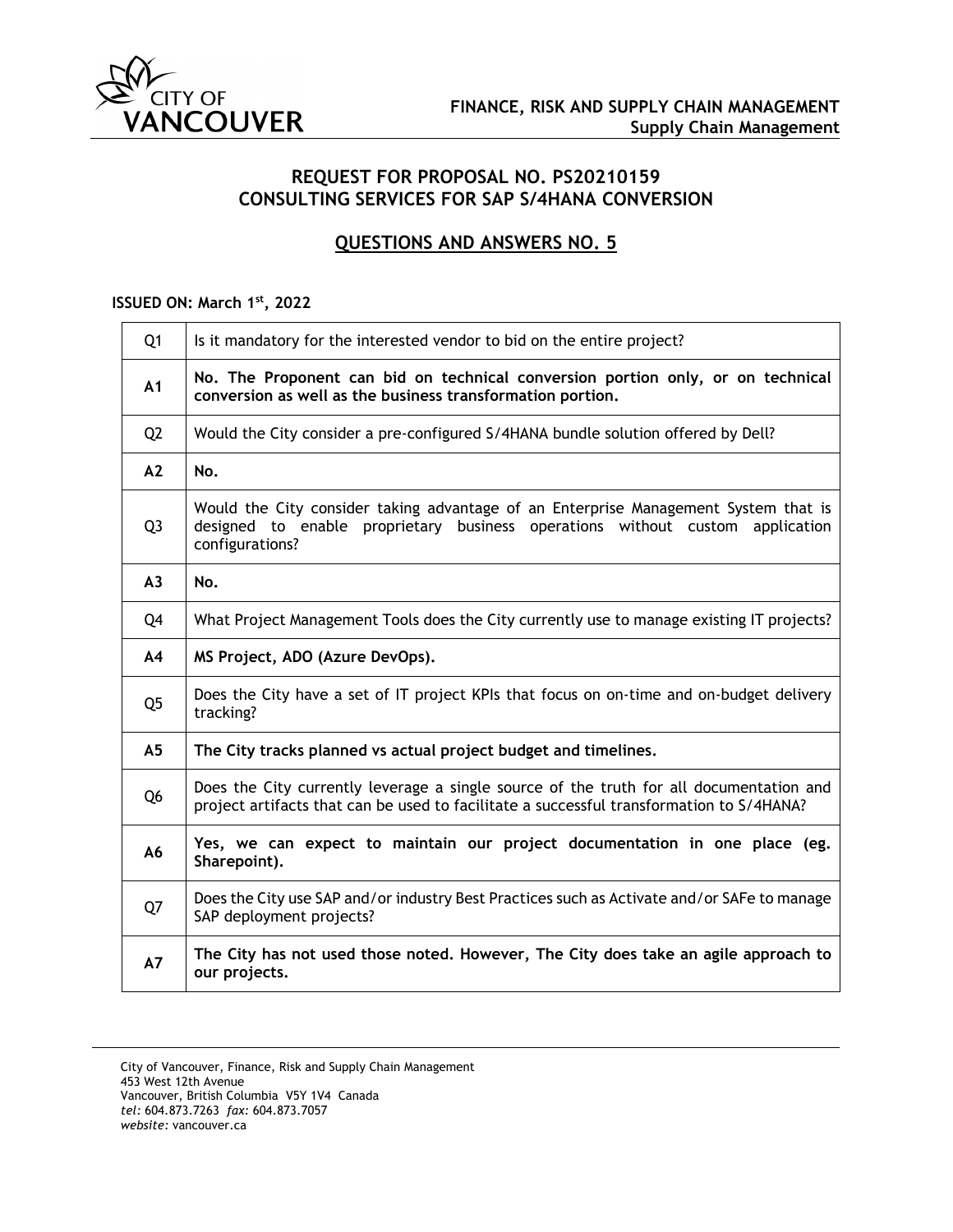| Q8  | What test management tool does the City currently uses to manage their testing efforts?                                                                                                                                                                                                                          |
|-----|------------------------------------------------------------------------------------------------------------------------------------------------------------------------------------------------------------------------------------------------------------------------------------------------------------------|
| A8  | No automation has been done related to testing. Currently excel and word documents<br>are utilized to outline testing plans.                                                                                                                                                                                     |
| Q9  | Has the City built an accurate Business Process Hierarchy and stored it in a repository that<br>can be referenced for all work planning, completion tracking, and initiative-taking support?                                                                                                                     |
| A9  | Not at the moment. However, it can be created.                                                                                                                                                                                                                                                                   |
| Q10 | Does your diversity, equity and inclusion compliance requirements only apply to a Canadian<br>firm, or can a non-Canadian firm satisfy the requirements?                                                                                                                                                         |
| A10 | These requirements apply to all Proponents.                                                                                                                                                                                                                                                                      |
| Q11 | Does the city's current infrastructure support the expansion to S/4 HANA? If not, is the city<br>prepared to undergo a sizing effort and analysis?                                                                                                                                                               |
| A11 | Yes, Cisco UCS will be used and will provide support to future expansion.                                                                                                                                                                                                                                        |
| Q12 | Is there a requirement to use a specific hardware vendor solution for S/4 HANA?                                                                                                                                                                                                                                  |
| A12 | Yes, the City supported Hardware platform is Cisco UCS and is Hana certified.                                                                                                                                                                                                                                    |
| Q13 | Is it mandatory to retain IBM power systems as a server infrastructure platform?                                                                                                                                                                                                                                 |
| A13 | Yes, IBM Power Platform will be used for the non-Hana application support such as SRM,<br>Enterprise portal and BW and will phased out with the S4 Roadmap / business<br>transformation.                                                                                                                         |
| Q14 | confirm<br>Part A, 1.6 (c) Information & Instructions, Page A-1<br>Please<br>vendors<br>need<br>complete and submit only Part C Form of Proposal.                                                                                                                                                                |
| A14 | Please refer to RFP Part A Section 4.0 SUBMISSION OF PROPOSALS, item 4.2.                                                                                                                                                                                                                                        |
| Q15 | Part A, 4.0, 4.2 Submission of Proposals, Page A-2<br>titled<br>"Technical<br>"a<br>section<br>Proposal," which should address the requirements in the Scope of Work together with the<br>completed documentation and questionnaire contained in Part C - Form of Proposal (from<br>Appendix 1 to Appendix 11)," |
|     | Please describe how the City wishes to see vendors respond to ("address") the requirements<br>IF differently than in the Form C questionnaire. Is it acceptable to respond in Appendix 2:<br>Questionnaire and reference the response back to the applicable section in the SOW?                                 |
| A15 | Please respond in Appendix 2 Questionnaire first. IF there is any not covered in the<br>questionnaire, please add additional sections in questionnaire and reference back to<br>the applicable section in the SOW.                                                                                               |
| Q16 | Is it possible to share ATC checks with Functional_DB?                                                                                                                                                                                                                                                           |
| A16 | Please refer to Addendum No. 2.                                                                                                                                                                                                                                                                                  |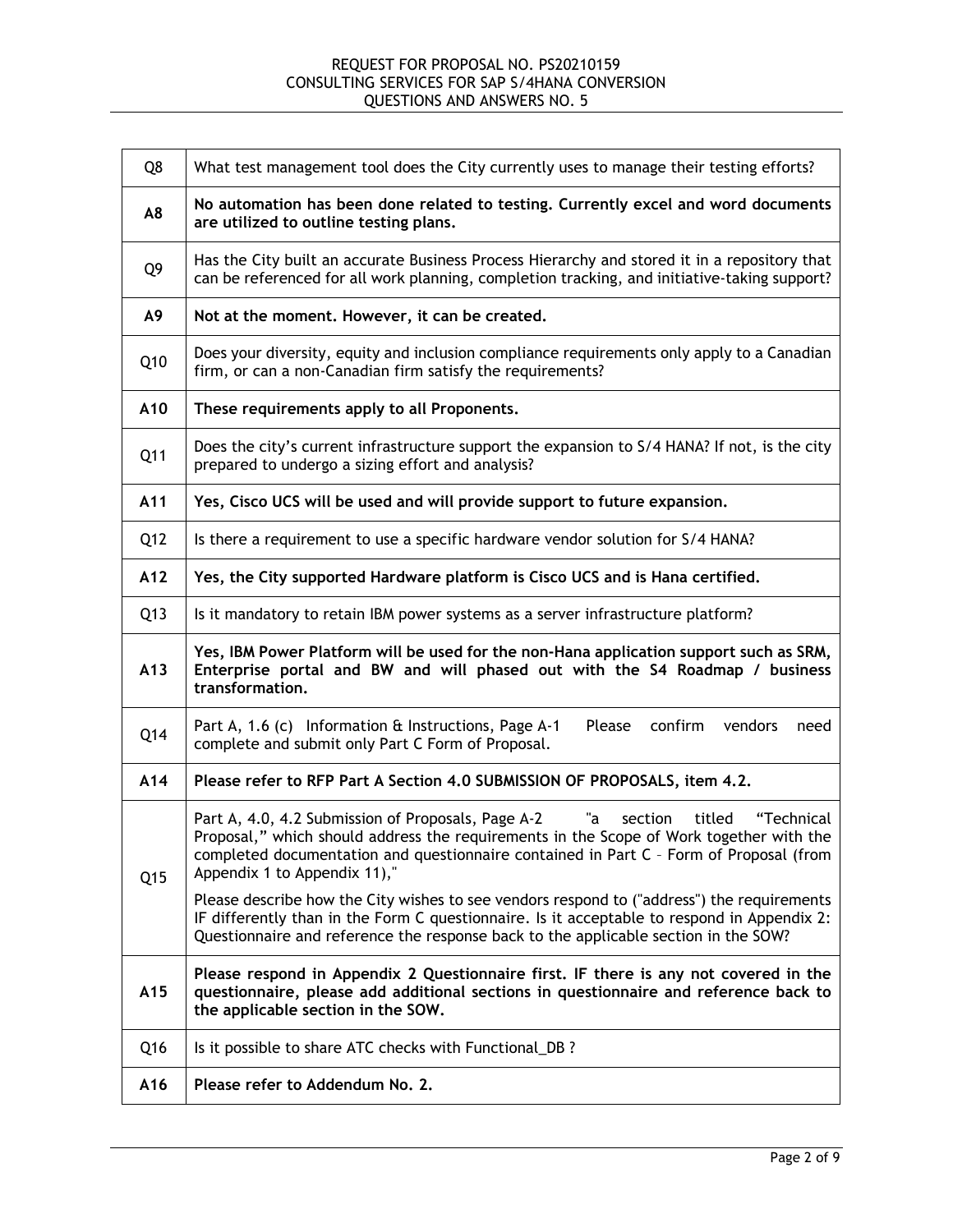| Q17             | is it possible to provide the number of total custom code objects list based on recent usage<br>analysis (based on Usage Procedure Log approach)?                                                                                                                                                      |
|-----------------|--------------------------------------------------------------------------------------------------------------------------------------------------------------------------------------------------------------------------------------------------------------------------------------------------------|
| A17             | 1,869 - custom programs, 18 - core enhancements, 315 - custom tables.                                                                                                                                                                                                                                  |
| Q18             | Key Metrics, Page B-10 How many active vendors does the City have for<br>4.17<br>Procurement?                                                                                                                                                                                                          |
| A18             | Please refer to Q&A 4 - A18.                                                                                                                                                                                                                                                                           |
| Q19             | 3.2<br>Technical Conversion - Service Requirements, second bullet, Page B-2 Does<br>the<br>City have a QA environment in their landscape being used for the upgrade? (second bullet<br>only references Development and Production but earlier sections reference existence of a<br>DEV, QA, and PROD). |
| A19             | Landscape is an N+4 setup (PRD, QA, DEV, SBX, Training).                                                                                                                                                                                                                                               |
| Q20             | SAP ECC (version 6.17), #3), Page B-4 Is the City using any Contract functionality<br>4.2<br>in SRM (other than the contracts available as a catalog in MDM)?                                                                                                                                          |
| A20             | No, Contracts are created and managed in ECC.                                                                                                                                                                                                                                                          |
| Q <sub>21</sub> | 4.2<br>SAP ECC (version 6.17), #3), Page B-4 Is the City using any RFx functionality in<br>SRM?                                                                                                                                                                                                        |
| A21             | There is custom application currently used for RFQ in ECC. In the future, RFQ process<br>will be managed through cloud-based e-sourcing software after being implemented.                                                                                                                              |
| Q22             | SAP SRM - Supplier Relationship Management (version 7.5)<br>Is SRM PPS<br>B-6<br>4.6<br>functionality active in SRM (for example, encumbrances and option lines)?                                                                                                                                      |
| A22             | No.                                                                                                                                                                                                                                                                                                    |
| Q <sub>23</sub> | SAP ECC (version 6.17), #3), Page B-4 Does the City have any material master<br>4.2<br>records with a material ID longer than 18 characters?                                                                                                                                                           |
| A23             | No.                                                                                                                                                                                                                                                                                                    |
| Q24             | SAP SRM - Supplier Relationship Management (version 7.5), Page B-6<br>4.6<br>the<br>Does<br>City currently create shopping carts to stock items in SRM (resulting in a stock reservation<br>in the ECC system)?                                                                                        |
| A24             | SRM SC's are only used for non-stock indirect procurement (Goods & Services). Direct<br>procurement is handled in ECC.                                                                                                                                                                                 |
| Q <sub>25</sub> | SAP SRM - Supplier Relationship Management (version 7.5), Page B-6<br>Please<br>4.6<br>confirm the City does NOT use the SUS (Supplier Self Service) module in conjunction with<br>SRM.                                                                                                                |
| A25             | SUS is not used in COV, EBP - Self Service is the only item in scope for SRM.                                                                                                                                                                                                                          |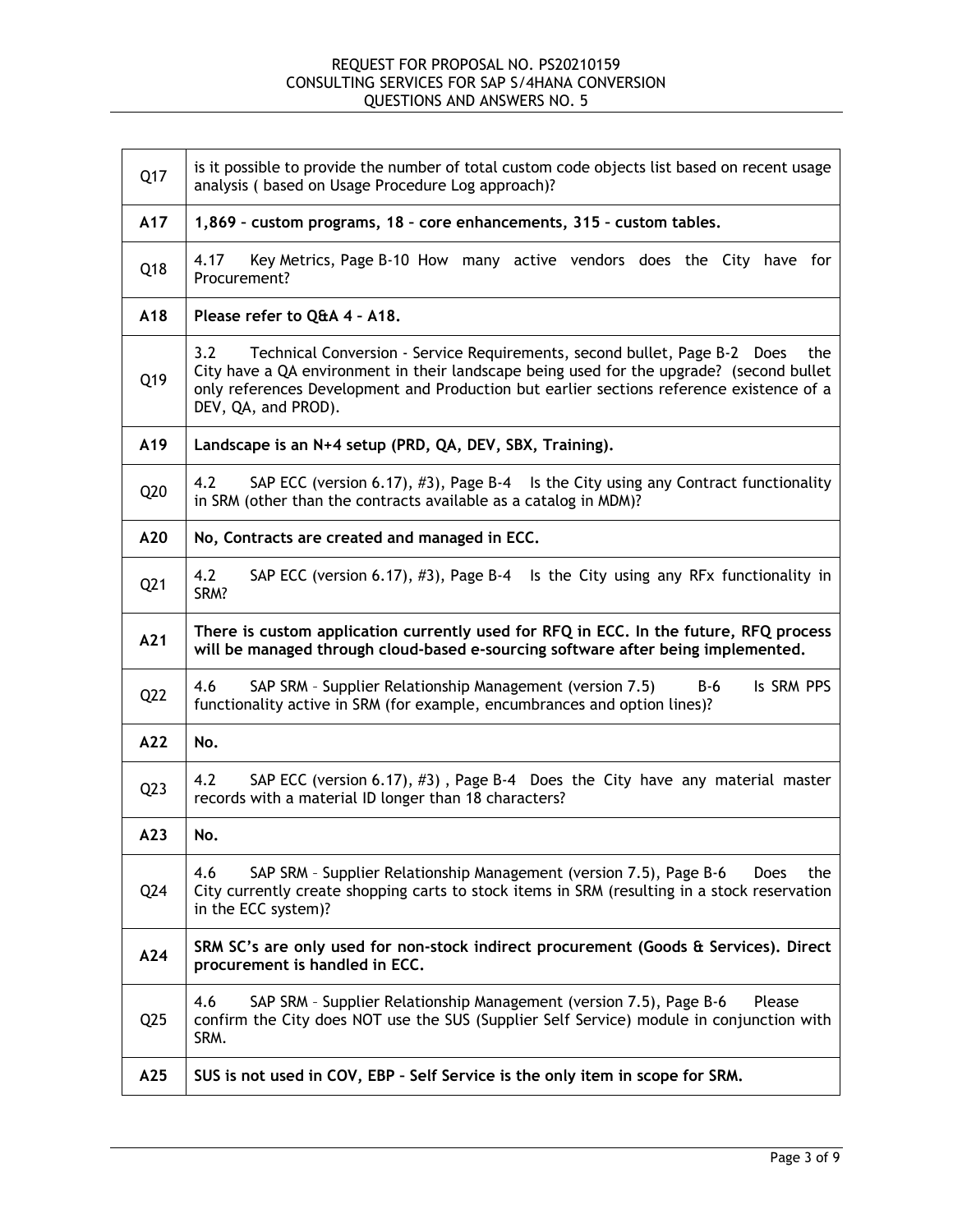| Q26             | 4.2<br>SAP ECC (version 6.17), #3), Page B-4 What functions/characteristics/entities do<br>you currently use in Classic GL?                                                                                                                           |  |
|-----------------|-------------------------------------------------------------------------------------------------------------------------------------------------------------------------------------------------------------------------------------------------------|--|
| A26             | GL accounts are created manually, Business Area is used at the City, postings that do<br>not have cost objects require Business area to be provided. Otherwise standard<br>characteristics of Classic GL is used at the City.                         |  |
| Q27             | 4.2<br>SAP ECC (version 6.17), #3), Page B-4 Do you intend to use Document Splitting?                                                                                                                                                                 |  |
| A27             | Yes, we would like to have the option of using Document splitting in future when<br>business decides.                                                                                                                                                 |  |
| Q28             | 4.2<br>SAP ECC (version 6.17), #3), Page B-4 Please confirm the City is NOT using the<br>Public Sector Industry solution.                                                                                                                             |  |
| A28             | No, the City is not using the Public Sector Industry solution.                                                                                                                                                                                        |  |
| Q <sub>29</sub> | Are there any instances of performance issues in any of the processes?                                                                                                                                                                                |  |
| A29             | No particularly.                                                                                                                                                                                                                                      |  |
| Q30             | What is the City's plan for the landscape architecture to support the upgrade?                                                                                                                                                                        |  |
| A30             | Please refer to Q&A 3 - A1 for information on new hardware.<br>As is the case with our current ECC environment, we will require a N+4 setup for<br>S4/HANA (PRD, QA, DEV, SBX and Training).                                                          |  |
| Q <sub>31</sub> | 4.0 CURRENT SAP ENVIRONMENT<br>Is CoV looking for a proposal to upgrade any SAP<br>application/components other than SAP ECC (version 6.17) i.e. BW on HANA or BW4HANA,<br>etc.?                                                                      |  |
| A31             | Not currently.                                                                                                                                                                                                                                        |  |
| Q <sub>32</sub> | Are there any in-flight Projects that are expected to run in parallel with the<br>6.1 Timeline<br>S/4HANA Conversion? Are there regular Maintenance Activities, i.e. HCM patch, audit<br>schedules, that we should consider for the Project Timeline? |  |
| A32             | AP automation (replacement of ReadSoft) ~ Jun-Nov, CLC-HR (Country Legal Changes) -<br>Oct-Nov.                                                                                                                                                       |  |
| Q <sub>33</sub> | 4.0 CURRENT SAP ENVIRONMENT<br>CoV<br>share SAP<br>Can<br>Application<br>Landscape<br>information? i.e. SAP/DB/OS version and patch level                                                                                                             |  |
| A33             | Please refer to Addendum No. 3 (Early Watch Report).                                                                                                                                                                                                  |  |
| Q <sub>34</sub> | 4.18 SAP Support & Development Team<br>Does<br>the current<br>SAP<br>Support<br>and                                                                                                                                                                   |  |
|                 | Development Team have expertise and prior experience on SAP S/4 and HANA?                                                                                                                                                                             |  |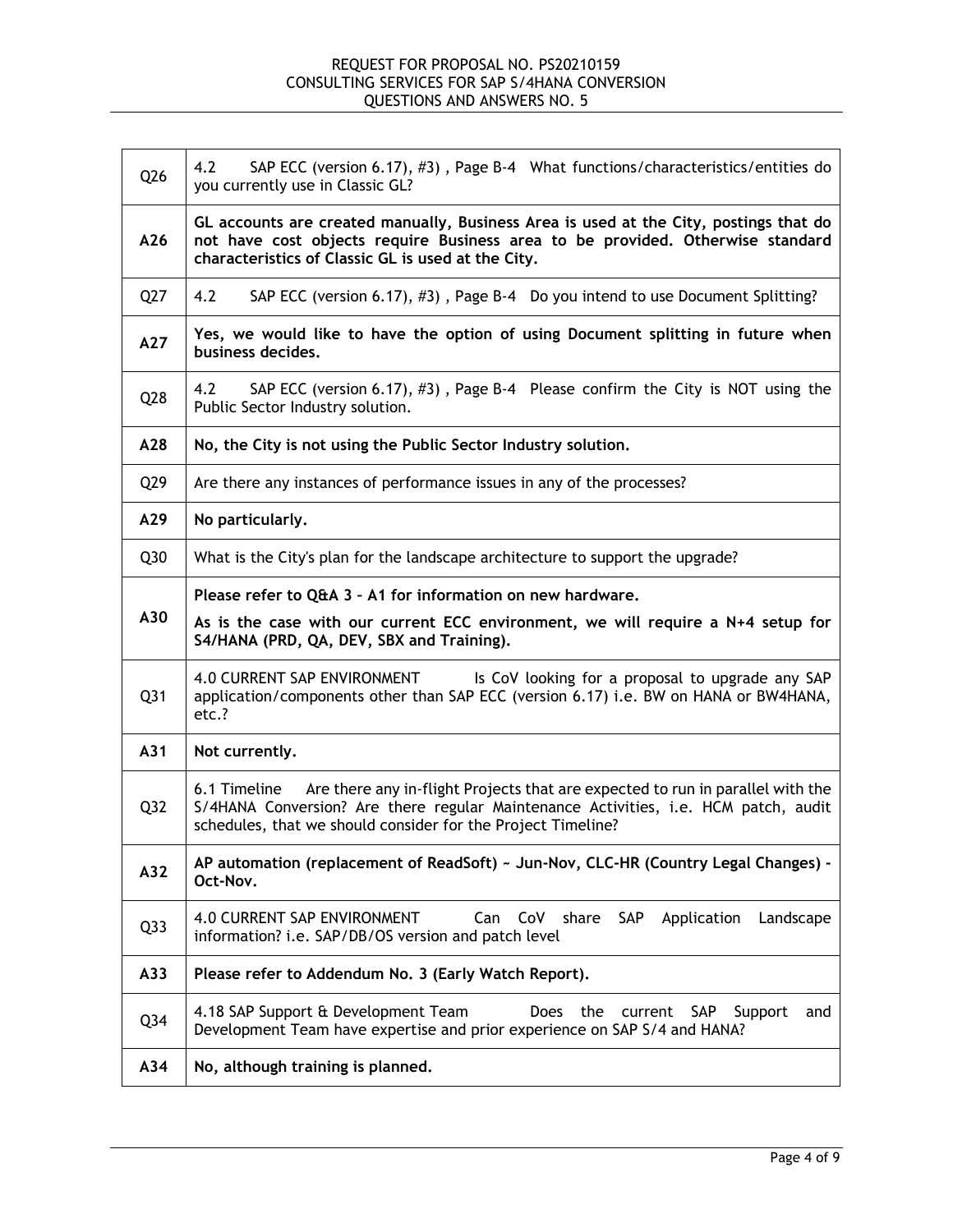| Q <sub>35</sub> | 6.0 IMPLEMENTATION Does CoV maintain existing test scripts and make use of any<br>automated Testing tools that can/may be utilized as part of the S/4HANA Conversion<br>Project? |                                                                                                                      |                |                        |
|-----------------|----------------------------------------------------------------------------------------------------------------------------------------------------------------------------------|----------------------------------------------------------------------------------------------------------------------|----------------|------------------------|
| A35             |                                                                                                                                                                                  | Test scripts exist (typically in Word and/or Excel formats)                                                          |                |                        |
| Q <sub>36</sub> |                                                                                                                                                                                  | 4.16 Security & Authorizations Can CoV provide an estimate of the number of roles in the<br>current ECC environment? |                |                        |
| A36             |                                                                                                                                                                                  | Please refer to Q&A 4 - A21.                                                                                         |                |                        |
| Q <sub>37</sub> | 4.2 SAP ECC (version 6.17) - 4 Plant Maintenance<br>Is COV using work Manager and<br>Asset Manager mobile application as part of SAP Plant Maintenance solution?                 |                                                                                                                      |                |                        |
| A37             | No.                                                                                                                                                                              |                                                                                                                      |                |                        |
| Q38             |                                                                                                                                                                                  | 4.10 SAP Fiori How Fiori Apps are being consumed, through web browser / Fiori client?                                |                |                        |
| A38             | Both.                                                                                                                                                                            |                                                                                                                      |                |                        |
| Q39             | 4.10 SAP Fiori What version of the deployed standard Fiori Apps? Please also share all the<br>App ID's for deployed apps.                                                        |                                                                                                                      |                |                        |
|                 | #                                                                                                                                                                                | <b>Technical Name</b>                                                                                                | <b>Version</b> | SAPUI5                 |
|                 | $\mathbf{1}$                                                                                                                                                                     | hcm.mypaystubs.my_paystubExtension1                                                                                  | 1.0            |                        |
|                 |                                                                                                                                                                                  |                                                                                                                      |                | 1.44.7 (20170213-1319) |
|                 | $\mathbf{2}$                                                                                                                                                                     | hcm.mybenefits                                                                                                       | 1.8.12         | 1.44.7 (20170213-1319) |
|                 | 3                                                                                                                                                                                | hcm.people.profile                                                                                                   | 1.0            | 1.44.7 (20170213-1319) |
|                 | 4                                                                                                                                                                                | hcm.t4app                                                                                                            | 1.0            | 1.44.7 (20170213-1319) |
|                 | 5                                                                                                                                                                                | hcm.employee.lookup                                                                                                  | 1.0            | 1.44.7 (20170213-1319) |
|                 | 6                                                                                                                                                                                | hcm.fab.myaddresses                                                                                                  | 1.0            | 1.44.7 (20170213-1319) |
|                 | 7                                                                                                                                                                                | cis.hcm.empletterv01                                                                                                 | 1.1.0          | 1.44.7 (20170213-1319) |
|                 | 8                                                                                                                                                                                | fin.co.myspend.monitor                                                                                               | 1.5.17         | 1.44.7 (20170213-1319) |
| A39             | 9                                                                                                                                                                                | ui.s2p.srm.sc.approve                                                                                                | 1.0.0          | 1.44.7 (20170213-1319) |
|                 | 10                                                                                                                                                                               | hcm.approve.leaverequest                                                                                             | 1.8.55         | 1.44.7 (20170213-1319) |
|                 | 11                                                                                                                                                                               | hcm.approve.timesheet                                                                                                | 1.8.65         | 1.44.7 (20170213-1319) |
|                 | 12                                                                                                                                                                               | hcm.myteamcalendar                                                                                                   | 1.8.22         | 1.44.7 (20170213-1319) |
|                 | 13                                                                                                                                                                               | cross.fnd.fiori.inbox                                                                                                | 1.0            | 1.44.7 (20170213-1319) |
|                 | 14                                                                                                                                                                               | hcm.approve.timesheet.onbehalf                                                                                       | 1.8.65         | 1.44.7 (20170213-1319) |
|                 | 15                                                                                                                                                                               | hcm.myleaverequest                                                                                                   | 1.8.134        | 1.44.7 (20170213-1319) |
|                 | 16                                                                                                                                                                               | convrgnt.mm.count                                                                                                    | 1.4            | 1.44.7 (20170213-1319) |
|                 | 17                                                                                                                                                                               | convrgnt.mm.receipt                                                                                                  | 1.00           | 1.44.7 (20170213-1319) |
|                 | 18                                                                                                                                                                               | convrgnt.mm.issue                                                                                                    | 1.00           | 1.44.7 (20170213-1319) |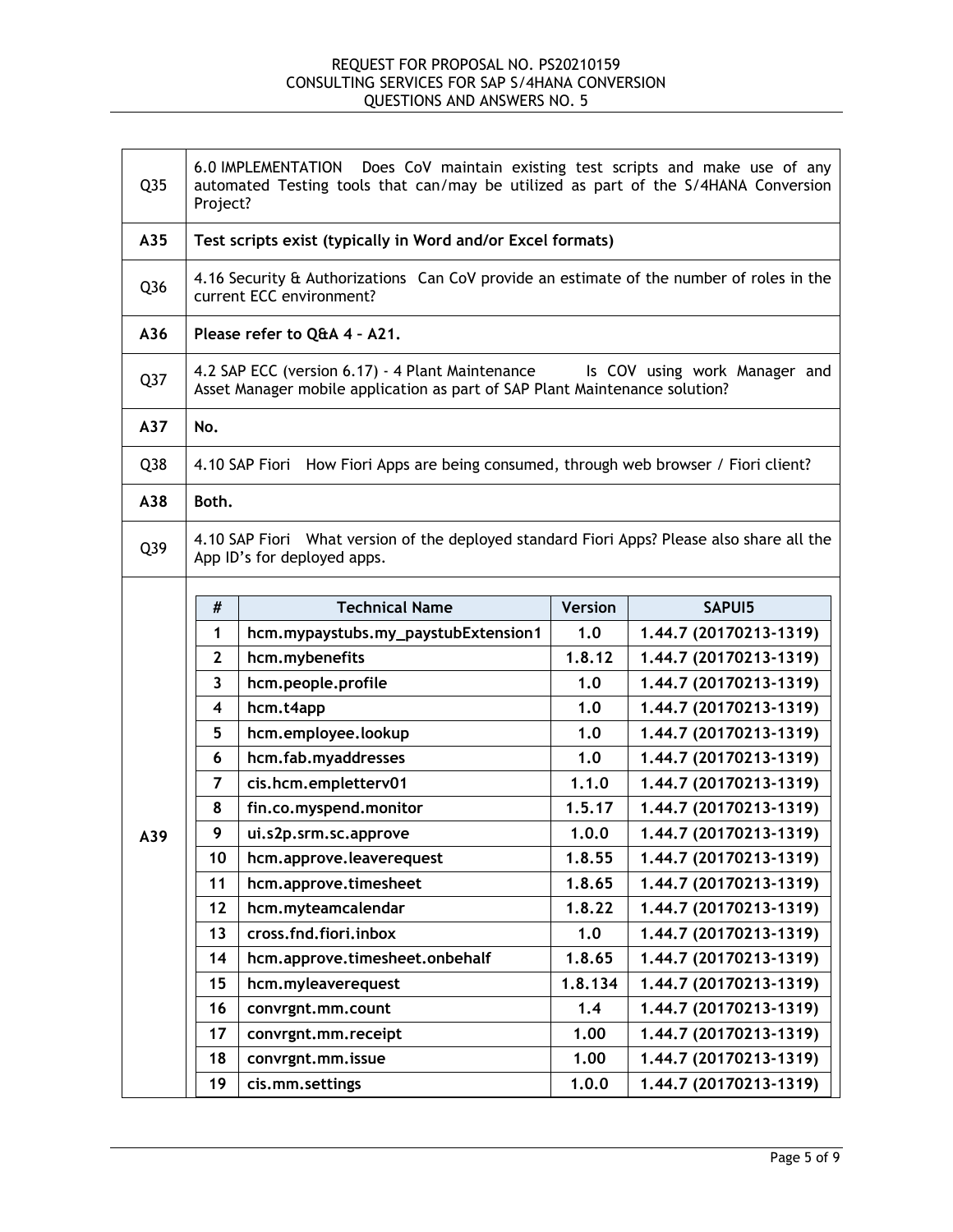|     | 20<br>convrgnt.mm.transfer                                                                                                                                                                                                                                                                            | 1.00  | 1.44.7 (20170213-1319)          |
|-----|-------------------------------------------------------------------------------------------------------------------------------------------------------------------------------------------------------------------------------------------------------------------------------------------------------|-------|---------------------------------|
|     | 21<br>zwmdashboard                                                                                                                                                                                                                                                                                    | 1.0.0 | 1.44.7 (20170213-1319)          |
|     | 22<br>ui.s2p.srm.sc.track                                                                                                                                                                                                                                                                             | 1.0.0 | 1.44.7 (20170213-1319)          |
|     | 23<br>zhrdashboard                                                                                                                                                                                                                                                                                    | 1.0.0 | 1.44.7 (20170213-1319)          |
|     |                                                                                                                                                                                                                                                                                                       |       |                                 |
| Q40 | 4.10 SAP Fiori Would you please confirm if 'My Tax Forms' and 'Manage My Substitutes'<br>are custom Fiori Apps. Or standard apps.? If it is a standard App, please provide a App ID.                                                                                                                  |       |                                 |
| A40 | My Tax Forms - custom, Manage My Substitutes - standard (part of myinbox)                                                                                                                                                                                                                             |       |                                 |
| Q41 | Are the standard Fiori App for SRM processes deployed with UI Add-on 1.0?<br>4.10 SAP Fiori                                                                                                                                                                                                           |       |                                 |
| A41 | Yes.                                                                                                                                                                                                                                                                                                  |       |                                 |
| Q42 | 4.10 SAP Fiori<br>have Mobile<br>Does CoV<br>Device<br>license(s)?                                                                                                                                                                                                                                    |       | Management (e.gAfaria/Airwatch) |
| A42 | Yes, Airwatch.                                                                                                                                                                                                                                                                                        |       |                                 |
| Q43 | 4.10 SAP Fiori<br>Does CoV have 'Apple Business manager' license(s)?                                                                                                                                                                                                                                  |       |                                 |
| A43 | Yes.                                                                                                                                                                                                                                                                                                  |       |                                 |
| Q44 | 4.10 SAP Fiori Does CoV have SAP Mobile Platform license(s)?                                                                                                                                                                                                                                          |       |                                 |
| A44 | No.                                                                                                                                                                                                                                                                                                   |       |                                 |
| Q45 | 4.2 SAP ECC (version 6.17) - 4 Plant Maintenance<br>the list of all Interfaces with SAP landscape?                                                                                                                                                                                                    | PM    | Would you please provide        |
|     | Inbound File based interface to receive data from a web from and create PM orders /<br>notifications in ECC.                                                                                                                                                                                          |       |                                 |
| A45 | Outbound file-based interface to send updates and status change for work orders and<br>notification from ECC.                                                                                                                                                                                         |       |                                 |
|     | Planning to change this interface from file based to PI based is currently underway.                                                                                                                                                                                                                  |       |                                 |
|     | One more file based outbound interface for list of IT Assets. (Data dump from ECC)                                                                                                                                                                                                                    |       |                                 |
| Q46 | PART B - SCOPE OF WORK 4.0 CURRENT SAP ENVIRONMENT 4.2 SAP ECC (version 6.17) 2)<br>CO - ControllingPlease, reconfirm us whether COV uses profit center accounting. How is<br>COV handling fund accounting without SAP funds management?                                                              |       |                                 |
| A46 | The City does not use SAP Profit Center Accounting. For Funds management: Budget is<br>managed at departmental level and there are financial policies in place (approvals for<br>purchases etc) to control expenditures. Expenditure is monitored through variance<br>reporting at Cost centre level. |       |                                 |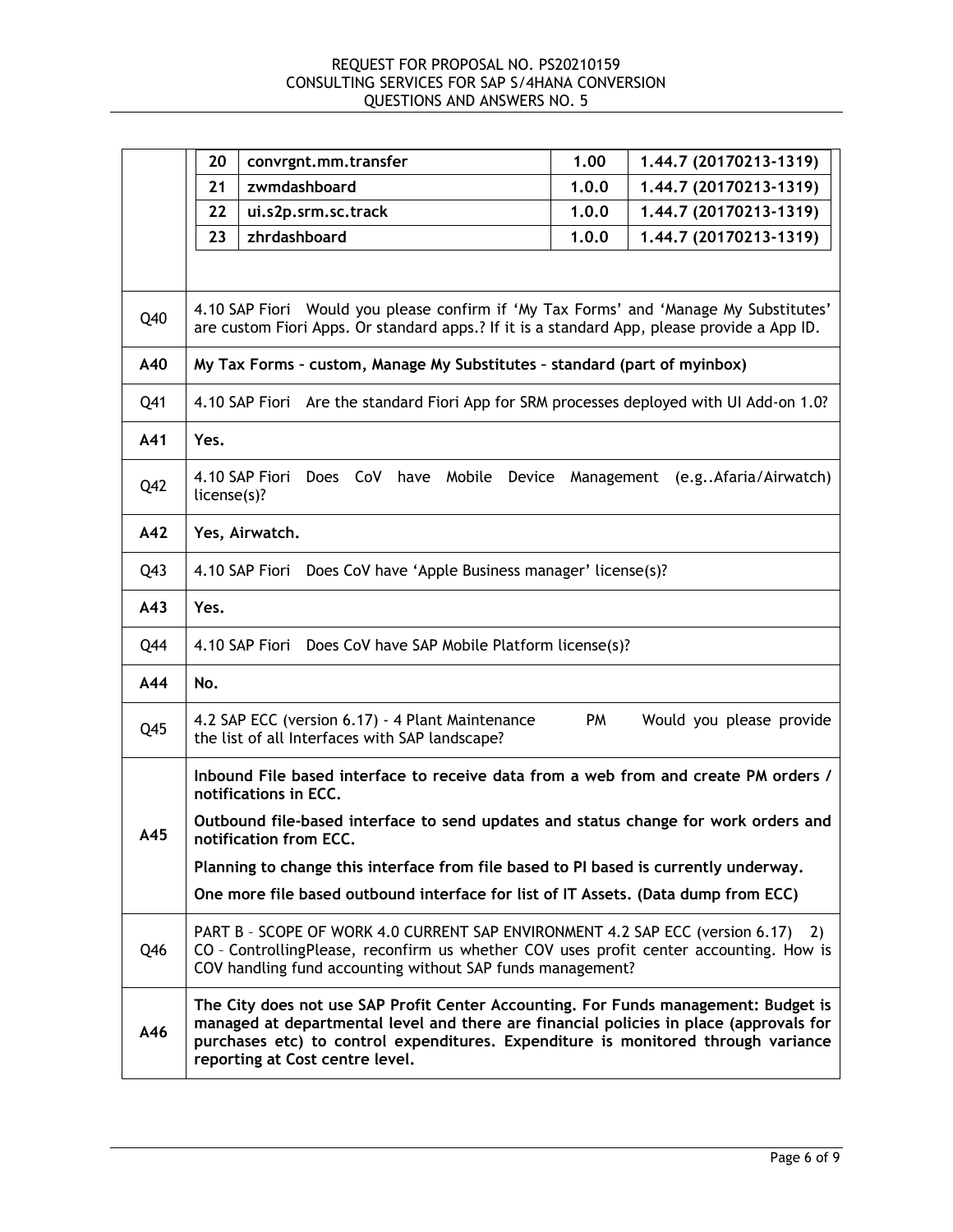| Q47 | PART B - SCOPE OF WORK 4.0 CURRENT SAP ENVIRONMENT 4.2 SAP ECC (version 6.17) 1)<br>Does CoV currently use SAP ECC functionality for banking transactions, such<br>FI - Finance<br>as payments to suppliers, or are these processes done through another institution?             |
|-----|-----------------------------------------------------------------------------------------------------------------------------------------------------------------------------------------------------------------------------------------------------------------------------------|
| A47 | Electronic payments are used at the City where electronic files are generated for Vendor<br>Payments and uploaded to the bank.                                                                                                                                                    |
|     | Bank statements are uploaded in to SAP manually.                                                                                                                                                                                                                                  |
| Q48 | 4.2 SAP ECC (version 6.17) - 4 Plant Maintenance<br>PM<br>Is CoV using Multi Resource<br>Scheduling(MRS) functionality in the current environment?                                                                                                                                |
| A48 | No.                                                                                                                                                                                                                                                                               |
| Q49 | <b>DMS</b><br>4.0 CURRENT SAP ENVIRONMENT<br>$\mathsf{ls}$<br>CoV<br>using Document<br>Management<br>System(DMS) including content server in the current environment?                                                                                                             |
| A49 | Yes.                                                                                                                                                                                                                                                                              |
| Q50 | PART B - SCOPE OF WORK<br>4.15 (Custom Code)<br>A clean core strategy can enable<br>greater flexibility including S4 Cloud and moving away from on-prem SAP versions. Does the<br>City have any interest in eliminating classical ABAP for further simplification?                |
| A50 | No.                                                                                                                                                                                                                                                                               |
| Q51 | Addendum #1 Can you define which areas outside of the Human Capital Management<br>Module will require the Enhanced VPD clearance?                                                                                                                                                 |
| A51 | Resources working on the project who can gain access to HCM related data will need an<br>enhanced clearance.                                                                                                                                                                      |
| Q52 | Addendum #1 Can you share the distribution of your existing SAP support team (both city<br>and contractors) which have the VPD enhanced security clearances? Which of the SAP team's<br>functional and technical roles will require the specific VPD enhanced security clearance? |
| A52 | Enhanced security clearance is held by all SAP HR BA's, SAP Developers, SAP Basis and<br>SAP Security Analyst resources. Similar resources from the contractor will also require<br>the enhanced clearance.                                                                       |
| Q53 | Thank you for providing the ATC Check Report. Can CoV<br>ATC Report/Q&A #3, Q2/A2<br>confirm that the ATC Check Report was run after updating the ATC tool i.e. post applying<br>SAP Note# 2436688 and 2185390?                                                                   |
| A53 | Recommended SAP notes for using ATC and remote code analysis in checked systems<br>were applied before running the report.                                                                                                                                                        |
| Q54 | HA / DR planning - Do current HA solutions for all core applications include automation ? Is<br>Automation expected for HA or DR solutions for HANA after conversion ?                                                                                                            |
| A54 | All DB2's are native IBM HA/DR solution. Yes, automation is expected for HANA.                                                                                                                                                                                                    |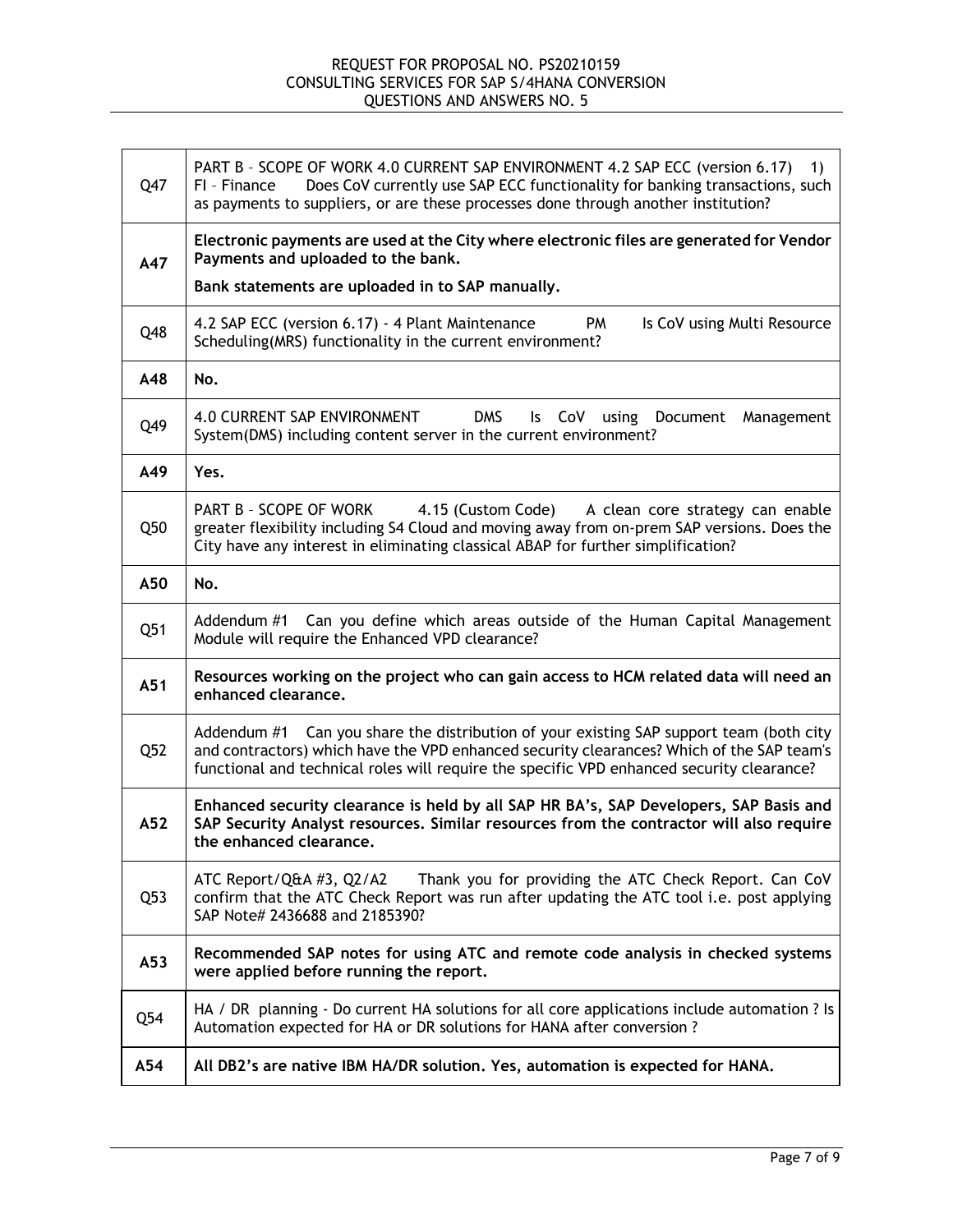| Q55             | Is there any provisioning tool used for SAP Security currently ? (i.e. Tool for Role and user<br>ID provisioning)                                                                                                                                      |
|-----------------|--------------------------------------------------------------------------------------------------------------------------------------------------------------------------------------------------------------------------------------------------------|
| A55             | No.                                                                                                                                                                                                                                                    |
| Q <sub>56</sub> | What Single Sign On solution / technology is implemented ? (Kerberos, SAML, etc configured<br>with active directory as IDP)                                                                                                                            |
| A56             | SAML.                                                                                                                                                                                                                                                  |
| Q57             | Please confirm that EH&S is out of scope                                                                                                                                                                                                               |
| A57             | Yes, EH&S is out of scope.                                                                                                                                                                                                                             |
| Q58             | Do you have Testing Automation with built in Test Scenarios ? If yes, what tool are you<br>using? Will the City expect the consultant to build Test Cases if there is no existing Test<br>cases repository?                                            |
| A58             | No. Test scenarios exist, however, S4 specific updates will be required. The City's<br>expectation is that the consultants will assist in updating our test scripts so that they<br>are adequate in testing S4.                                        |
| Q59             | Regarding 5.1 4), please confirm only existing Fiori application are expected to work in<br>S/4HANA. The new recommended Fiori apps with S/4HANA is intended to be part of the<br>succeeding transformation programs thru the expansion of Fiori Apps. |
| A59             | That is correct. Consideration would be given to introduce additional Fiori applications<br>if they are obvious replacements for current applications that would be challenging to<br>convert.                                                         |
| Q60             | Has the City migrated out of the Microsoft Explorer since the minimum requirement for<br>S/4HANA2021 is Microsoft Edge?                                                                                                                                |
| A60             | The City's plan is to retirie IE 11 by Q1 2022.                                                                                                                                                                                                        |
| Q61             | Has the City purchased their On-Premise Intel based Hardware for S/4HANA mentioned in<br>Addendum Q&A 3? Will the City still be amenable to a Production deployment of S/4HANA<br>in the Cloud?                                                        |
| A61             | Yes, the On-Premise hardware has been purchased.                                                                                                                                                                                                       |
|                 | The City is not amenable to a deployment in the cloud at this time.                                                                                                                                                                                    |
| Q <sub>62</sub> | Is there a data residency requirement or a compliance requirement to keep the HR data on-<br>premise ?                                                                                                                                                 |
| A62             | As outlined in the RFP requirements, the City is expecting an 'on-premise' S/4HANA<br>solution.                                                                                                                                                        |